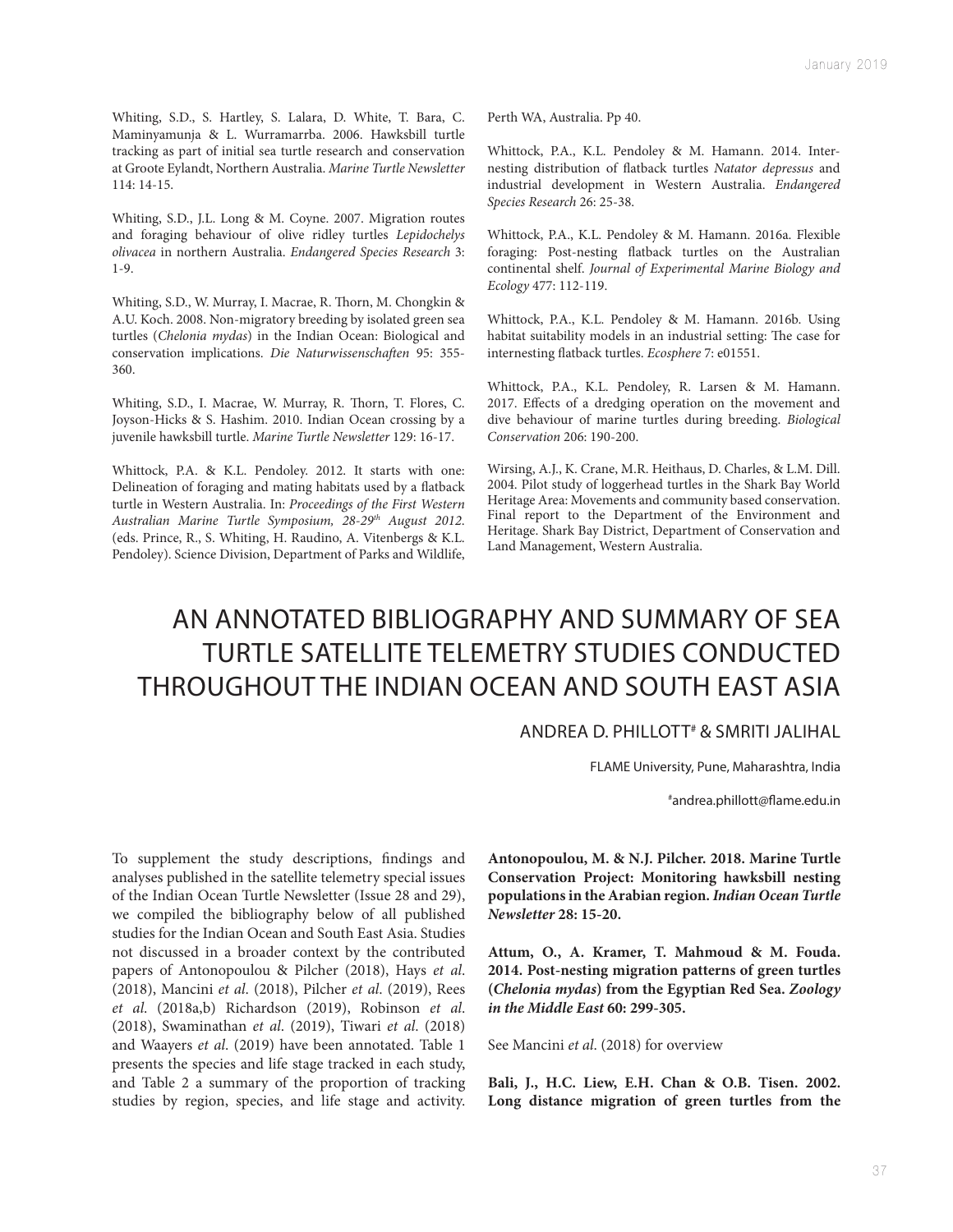**Sarawak Turtle Islands, Malaysia. In:** *Proceedings of the Twentieth Annual Symposium on Sea Turtle Biology and Conservation* **(comps. Mosier, A., A. Foley & B. Brost). NOAA Technical Memorandum NMFS-SEFSC-447. Pp 32-33.**

See Pilcher *et al*. (2019) for overview

**Behera, S., B. Tripathy, B.C. Choudhury & K. Sivakumar. 2018. Movements of olive ridley turtles (***Lepidochelys olivacea***) in the Bay of Bengal, India, determined by satellite telemetry.** *Chelonian Conservation and Biology* **17: 44-53.**

Satellite transmitters were applied to 11 female and three male olive ridley turtles at Gahirmatha during the mating and nesting season. Resulting tracks did not indicate common migratory corridors or feeding grounds, and turtles passed through both inshore and oceanic waters. Ten of the tracked turtles appeared to use multiple foraging grounds in the open ocean rather than consistently feeding in the same area. The authors conclude that the entire Bay of Bengal may be an important area to protect for olive ridley turtles. Some of the tracks described in this paper may also be reported in Sivakumar *et al*. (2010).

**Bourjea, J., J.A. Mortimer, J. Garnier, G. Okema, B.J. Godley, G. Hughes, M. Dalleau, C. Jean, S. Ciccione & D. Muths. 2015. Population structure enhances perspectives on regional management of the western Indian Ocean green turtle.** *Conservation Genetics* **16: 1069-1083.**

Post-nesting tracks of four green turtles in the Amirantes Islands revealed limited distribution and supported genetic data indicating limited links with other green turtle stocks in the South West Indian Ocean.

**Christiansen, F., N. Esteban, J.A. Mortimer, A.M. Dujon & G.C. Hays. 2017. Diel and seasonal patterns in activity and home range size of green turtles on their foraging grounds revealed by extended Fastloc GPS tracking.** *Marine Biology* **164: 10.**

See Hays *et al*. (2018) for overview

**Dalleau, M., S. Benhamou, J. Sudre, S. Ciccione & J. Bourjea. 2014. The spatial ecology of juvenile loggerhead turtles (***Caretta caretta***) in the Indian Ocean sheds light on the "lost years" mystery.** *Marine Biology* **161: 1835-1849.**

Eighteen juvenile loggerhead turtles, caught as bycatch and released after rehabilitation, were tracked from Reunion Island to determine oceanic movements. Trans-oceanic and trans-equatorial migrations were recorded. Links to foraging areas used by turtles nesting in Oman were confirmed.

**Esteban, N., J.A. Mortimer & G.C. Hays. 2017. How numbers of nesting sea turtles can be over-estimated by nearly a factor of two.** *Proceedings of the Royal Society B: Biological Sciences***. 284: 20162581.**

See Hays *et al*. (2018) for overview

**Esteban, N., R.K.F. Unsworth, J.B.Q. Gourlay & G.C. Hays. 2018. The discovery of deep-water seagrass meadows in a pristine Indian Ocean wilderness revealed by tracking green turtles.** *Marine Pollution Biology* **134: 99-105.**

To locate seagrass meadows anecdotally reported from the Great Chagos Bank, nesting green sea turtles (n=18) at Diego Garcia in the Chagos Archipelago were equipped with satellite transmitters at the end of the nesting season and tracked as they migrated to their foraging grounds. Four such animals travelled to the Great Chagos Bank, from where their repeat locations were surveyed to describe seagrass assemblages. See also Hays *et al*. (2014).

**Garnier, J., N. Hill, A. Guissamulo, I. Silva, M. Witt & B. Godley. 2012. Status and community-based conservation of marine turtles in the northern Querimbas Islands (Mozambique).** *Oryx* **46: 359-367.**

To study nesting and migration patterns, four nesting green turtles were tracked to their foraging grounds in Tanzania, Kenya and Madagascar. Migration paths passed through coastal and oceanic waters in up to seven marine conservation areas across the four countries.

**Galli. S., P. Gaspar, S. Fossette, B. Calmettes, G.C. Hays, J.R.E. Lutjeharms & P. Luschi. 2012. Orientation of migrating leatherback turtles in relation to ocean currents.** *Animal Behaviour* **84: 1491-1500.**

See Robinson *et al*. (2018) for overview

**Hamel, M.A., C.R. McMahon & C. Bradshaw. 2008. Flexible inter-nesting behaviour of generalist olive ridley turtles in Australia.** *Journal of Experimental Marine Biology and Ecology* **359: 47-54.**

See Waayers *et al*. (2019) for overview

**Harris, L.R., R. Nel, H. Oosthuizen, M. Meÿer, D. Kotze, D. Anders, S. McCue & S. Bachoo. 2015. Paper-efficient**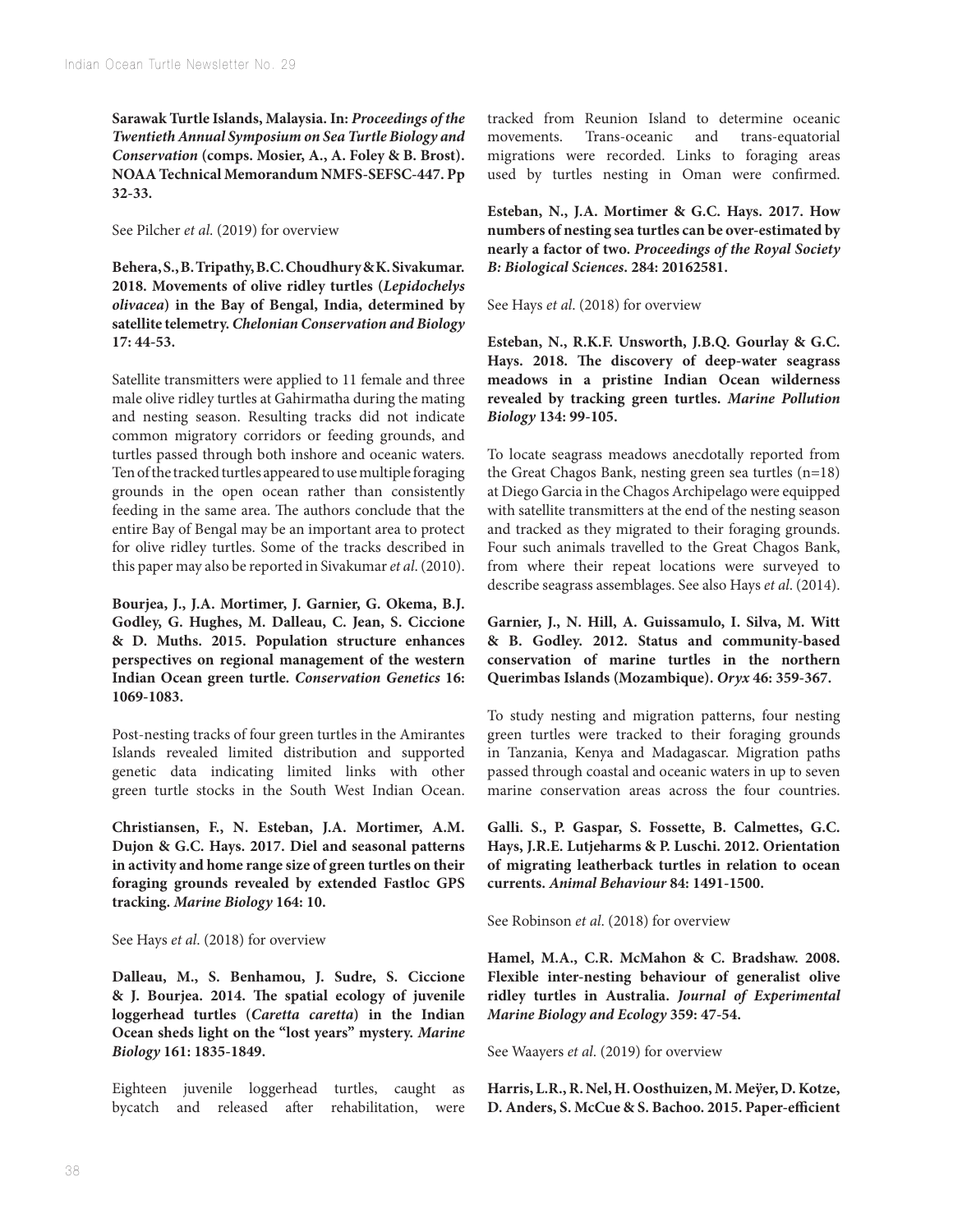**multi-species conservation and management are not always field-effective: The status and future of Western Indian Ocean leatherbacks.** *Biological Conservation* **191: 383-390.**

See Robinson *et al*. (2018) for overview

**Harris, L.R., R. Nel, H. Oosthuizen, M. Meÿer, D. Kotze, D. Anders, S. McCue & S. Bachoo. 2017. Managing conflicts between economic activities and threatened migratory marine species toward creating a multiobjective blue economy.** *Conservation Biology* **32: 411-423.**

See Robinson *et al*. (2018) for overview

**Hays, G.C., J.A. Mortimer & N. Esteban. 2018. Satellite tracking green turtles in the Chagos Islands.** *Indian Ocean Turtle Newsletter* **28: 8-10.**

**Hays, G.C., J.A. Mortimer, D. Ierodiaconou & N. Esteban. 2014. Use of long-distance migration patterns of an endangered species to inform conservation planning for the world's largest marine protected area.**  *Conservation Biology* **28: 1636-1644.**

See Hays *et al*. (2018) for overview

**Hitipeuw, C., P.H. Dutton, S. Benson, J. Thebu & J. Bakarbessy. 2007. Population status and interesting movement of leatherback turtles,** *Dermochelys coariacea***, nesting on the northwest coast of Papua, Indonesia.** *Chelonian Conservation and Biology* **6: 28- 36.**

The inter-nesting tracks of 10 leatherback turtles revealed use of nearshore waters adjacent to the nesting beach and within the archipelago. Some tracked turtles nested at other beaches during the study, and the authors recommended this be taken into consideration when planning protected marine areas.

**Hoenner, X., S.D. Whiting, M. Hamann, C.J. Limpus, M.A. Hindell & C.R. McMahon. 2015. High-resolution movements of critically endangered hawksbill turtles help elucidate conservation requirements in northern Australia.** *Marine and Freshwater Research* **67: 1263- 1278.**

See Waayers *et al*. (2019) for overview

**Hughes, G.R., P. Luschi, R. Mencacci & F. Papi. 1998. The 7000-km oceanic journey of a leatherback turtle tracked by satellite.** *Journal of Experimental Marine* 

*Biology and Ecology* **229: 209-217.**

See Robinson *et al*. (2018) for overview

**Khan, A. 2013. Pakistan Wetlands Programme's marine turtle conservation efforts on Daran Beach, Jiwani, Pakistan.** *Indian Ocean Turtle Newsletter* **17: 26-30.**

Post-nesting green turtles (n=15) were tracked from Daran Beach, Pakistan. Three turtles were presumed to have been picked up by boats (as indicated by straight track lines for several days to arrive in Gulf States), but natural movements of the remaining twelve turtles were recorded. Turtles were tracked within Pakistani waters as well as to India, Iran, Qatar and the United Arab Emirates.

**Kennett, R., N. Munungurritj & D. Yunupingu. 2004. Migration patterns of marine turtles in the Gulf of Carpentaria, northern Australia: Implications for Aboriginal management.** *Wildlife Research* **31: 241- 248.**

See Waayers *et al*. (2019) for overview

**Lambardi, P., J.R.E. Lutjeharms, R. Mencacci, G.C. Hays & P. Luschi. 2008. Influence of ocean currents on long-distance movement of leatherback sea turtles in the Southwest Indian Ocean.** *Marine Ecology Progress Series* **353: 289-301.**

See Robinson *et al* (2018) for overview

**Lambert, K., X. Hoenner, G. Enever, P. Mamarilka, S. Lalara, R. Lalara, C.R. McMahon & S.D. Whiting. 2015. Satellite tracking of hawksbill turtles on Groote Eylandt. In:** *Proceedings of the Second Australian and Second Western Australian Marine Turtle Symposia, Perth, 25-27 August 2014***. (eds. Whiting, S.D. & T. Tucker). Department of Environment and Conservation, Perth WA, Australia. Pp 54-56.**

See Waayers *et al*. (2019) for overview

**Lau, M.M., S. Ruqaiyah, A. Devadasan, G.S. Duraisingham & R. Zulkifli. 2009. Satellite tracking of green turtles and hawksbill turtles in Peninsular Malaysia by WWF- Malaysia. In:** *Report on the Third Technical Consultation on Research for Stock Enhancement of Sea Turtles (Japanese Trust Fund IV Program)* **(eds. Abdul Kadir S.A.S. & O. Abe). SEAFDEC-MFRDMD/RM/24. Pp 101-114.**

See Pilcher *et al*. (2019) for overview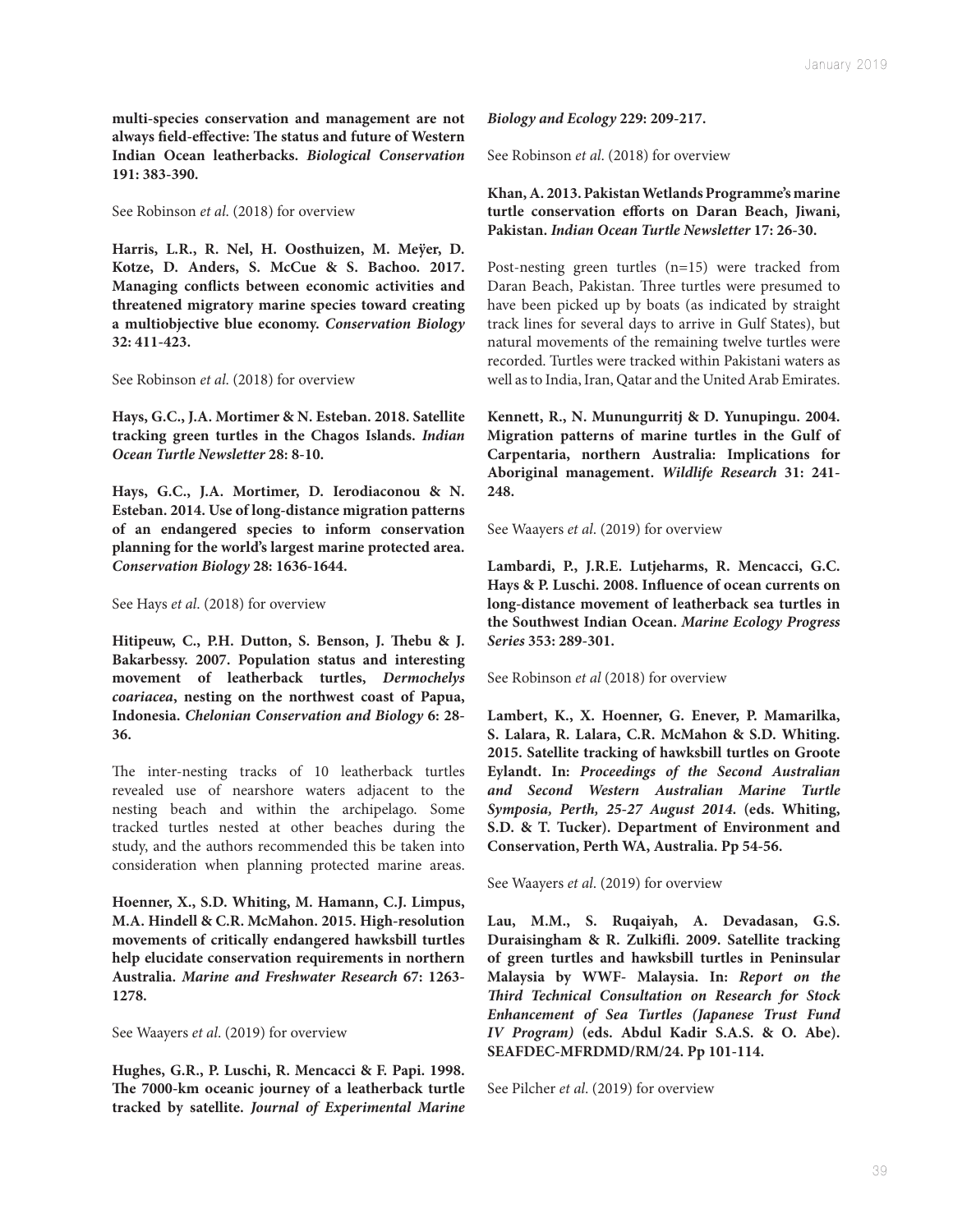**Liew H.C., J. Joseph, E.H. Chan, S.N. Ali & L.H. Sebastian. 2012. How do captive-raised hawksbill turtles perform when released back into the wild? In:** *Proceedings of the 31st International Sea Turtle Symposium on Sea Turtle Biology and Conservation* **(comps. Jones, T.T. & B.P. Wallace). NOAA Technical Memorandum NMFS-SEFSC-631. Pp 195.**

See Pilcher *et al*. (2019) for overview

**Luschi, P., G.R. Hughes, R. Mencacci, E. De Bernardi, A. Sale, R. Broker, M. Bouwer & F. Papi. 2003a. Satellite tracking of migrating loggerhead sea turtles (***Caretta caretta***) displaced in the open sea.** *Marine Biology* **143: 793-801.**

See Robinson *et al*. (2018) for overview

**Luschi, P., J.R. Lutjeharms, P. Lambardi, R. Mencacci, G.R. Hughes & G.C. Hays. 2006. A review of migratory behaviour of sea turtles off southeastern Africa.** *South African Journal of Science* **102: 51-58.**

See Robinson *et al*. (2018) for overview

**Luschi, P., A. Sale, R. Mencacci, G.R. Hughes, J.R.E. Lutjeharms & F. Papi. 2003b. Current transport of leatherback sea turtles (***Dermochelys coriacea***) in the ocean.** *Proceedings of the Royal Society B* **270: S129-S132.**

See Robinson *et al*. (2018) for overview

**Mancini, A., O. Attum, I. Elsadek & A.F. Rees. 2018. Satellite tracking studies show nesting site in Egypt is hub for adult green turtles of the Red Sea.** *Indian Ocean Turtle Newsletter* **28: 10-12.**

**Mau, R., B. Halkyard, C. Smallwood & J. Downs. 2012. Critical habitats and migratory routes of tagged loggerhead turtles (***Caretta caretta***) after nesting at Ningaloo Reef, Western Australia. In:** *Proceedings of the First Western Australian Marine Turtle Symposium, 28-29th August 2012***. (eds. Prince, R., S. Whiting, H. Raudino, A. Vitenbergs & K.L. Pendoley). Science Division, Department of Parks and Wildlife, Perth WA, Australia. Pp 14.**

See Waayers *et al*. (2019) for overview

**McMahon, C.R., C.J. Bradshaw & G.C. Hays. 2007. Satellite tracking reveals unusual diving characteristics for a marine reptile, the olive ridley turtle** *Lepidochelys olivacea***.** *Marine Ecology Progress Series* **329: 239-252.**

See Waayers *et al*. (2019) for overview

**Namboothri, N., A. Swaminathan, B.C. Choudhury & K. Shanker. 2012. Post-nesting migratory routes of leatherback turtles from Little Andaman Island.** *Indian Ocean Turtle Newsletter* **16: 21-23.**

See Swaminathan *et al*. (2019) for overview

**Pandav, B. & B.C. Choudhury. 2006. Migration and movement of olive ridleys along the east coast of India. In:** *Marine Turtles of the Indian Subcontinent* **(eds. Shanker, K. & B.C. Choudhury). Pp 365-379. Universities Press (India): Hyderabad, India.**

Describes tracks first reported in Shanker *et al*. (2003).

**Papi, F., P. Luschi, E. Crosio & G.R. Hughes. 1997. Satellite tracking experiments on the navigational ability and migratory behaviour of the loggerhead turtle** *Caretta caretta***.** *Marine Biology* **129: 215-220.**

See Robinson *et al*. (2018) for overview

**Pendoley, K.L., G. Schofield, P.A. Whittock, D. Ierodiaconou & G.C. Hays. 2014. Protected species use of a coastal marine migratory corridor connecting marine protected areas.** *Marine Biology* **161: 1455- 1466.**

See Waayers *et al*. (2019) for overview

**Pelletier, D., D. Roos & S. Ciccione. 2003. Oceanic survival and movements of wild and captive-reared immature green turtles (***Chelonia mydas***) in the Indian Ocean.** *Aquatic Living Resources* **16: 35-41.**

Captive-reared and rehabilitated, wild green turtles were tracked from different islands in the South West Indian Ocean to investigate oceanic movements of juvenile turtles. Wild turtles remained close to the release site, while captive-reared turtles demonstrated long-distance migrations. The authors infer that differences in behaviour between the groups may represent stage-specific habitat requirements.

**Pilcher, N.J., L. Perry, M. Antonopoulou, M.A. Abdel-Moati, T.Z. Al Abdessalaam, M. Albeldawi, M. Al Ansi, S.F. Al Mohannadi, R. Baldwin, A. Chikhi, H.S. Das, S. Hamza, O.J. Kerr, A. Al Kiyumi, A. Mobaraki, H.S. Al Suwaidi, A.S. Al Suweidi, M. Sawaf, C. Tourenq, J. Williams, J. & A. Willson. 2014a. Short-term behavioural responses to thermal stress by hawksbill turtles in the Arabian region.** *Journal of Experimental*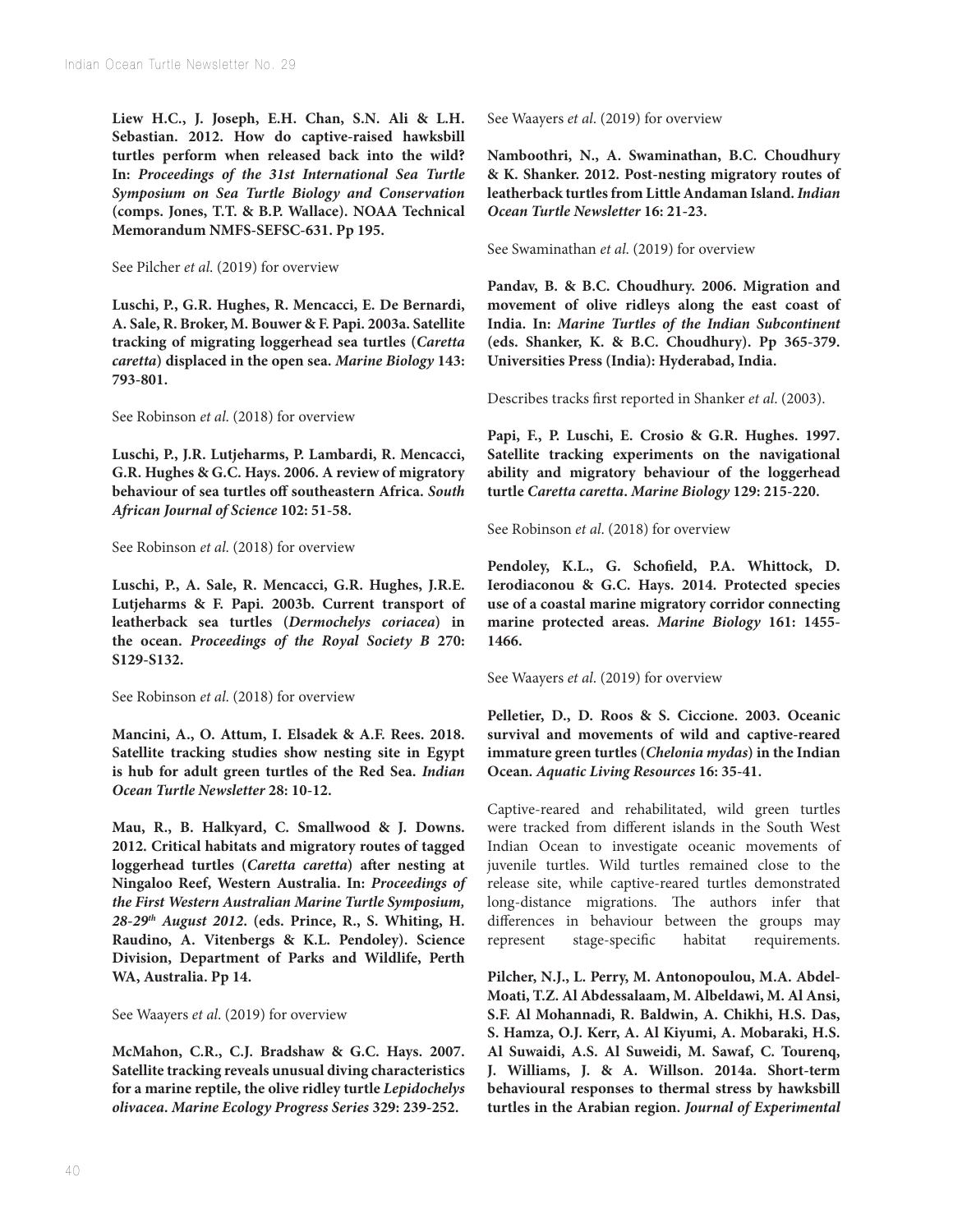*Marine Biology and Ecology* **457: 190-198.**

See Antonopoulou & Pilcher (2018) for overview

**Pilcher, N.J., M. Antonopoulou, L. Perry, M.A. Abdel-Moati, T.Z. Al Abdessalaam, M. Albeldawi, M. Al Ansi, S.F. Al Mohannadi, N. Al Zahlawi, R. Baldwin, A. Chikhi, H.S. Das, S. Hamza, O.J. Kerr, A. Al Kiyumi, A. Mobaraki, H.S. Al Suwaidi, A.S. Al Suweidi, M. Sawaf, C. Tourenq, J. Williams & A. Willson. 2014b. Identification of Important Sea Turtle Areas (ITAs) for hawksbill turtles in the Arabian Region.** *Journal of Experimental Marine Biology and Ecology* **460: 89-99.**

See Antonopoulou & Pilcher (2018) for overview

**Pilcher, N.J., J. Bali, J. Buis, E.H. Chan, A. Devadasan, I. Isnain, N.H. binti Jamil, J. Joseph, M.M. Lau, L.H. Chark, S.A. bin Syed Abdul Kadir, S. Ruqaiyah, O.B. Tisen, J.P. van de Merwe & J.Williams. 2019. An overview of sea turtle satellite tracking in Malaysia.**  *Indian Ocean Turtle Newsletter* **29: 11-22.**

**Rees, A.F., A. Al-Hafez, J.R. Lloyd, N. Papathanasopoulou. 2013. Green turtles,** *Chelonia mydas***, in Kuwait: Nesting and movements.** *Chelonian Conservation and Biology* **12: 157-163.**

See Rees *et al*. (2018b) for overview

**Rees A.F., A. Al-Kiyumi, A.C. Broderick, N. Papathanasopoulou & B.J. Godley. 2012a. Conservation related insights into the behaviour of the olive ridley sea turtle** *Lepidochelys olivacea* **nesting in Oman.** *Marine Ecology Progress Series* **450: 195-205.**

See Rees *et al*. (2018a) for overview

**Rees A.F., A. Al-Kiyumi, A.C. Broderick, N. Papathanasopoulou & B.J. Godley. 2012b. Each to their own: Inter-specific differences in migrations of Masirah Island turtles.** *Chelonian Conservation and Biology* **11: 243-248.**

See Rees *et al*. (2018a) for overview

**Rees, A.F., A. Al Kiyumi, N. Papathanasopoulou & B.J. Godley. 2018a. The** *Masirah Turtle Conservation Project***: The first turtle tracking on Masirah Island, Oman.** *Indian Ocean Turtle Newsletter* **28: 12-15..**

**Rees, A.F., S. Al Saady, A.C. Broderick, M.S. Coyne, N. Papathanasopoulou & B.J. Godley. 2010. Behavioural polymorphism in one of the world's largest populations**  **of loggerhead sea turtles** *Caretta caretta***.** *Marine Ecology Progress Series* **418: 201-212.**

See Rees *et al*. (2018a) for overview

**Rees, A.F., N. Papathanasopoulou & B.J. Godley. 2018b. Tracking hawksbill and green sea turtles in Kuwait reveals variability in migratory and residency strategies.** *Indian Ocean Turtle Newsletter* **28: 23-26.**

**Richardson, P.B. 2019. Where do they go? Satellite tracking of nesting turtles in Sri Lanka.** *Indian Ocean Turtle Newsletter* **29: 5-8.**

**Richardson, P.B., A.C. Broderick, M.S. Coyne, L. Ekanayake, T. Kapurusinghe, C. Premakumara, S. Ranger, M.M. Saman, M.J. Witt & B.J. Godley. 2013. Satellite telemetry reveals behavioural plasticity in a green turtle population nesting in Sri Lanka.** *Marine Biology* **160: 1415-1426.**

See Richardson (2019) for overview

**Robinson, D.P., R.W. Jabado, C.A. Rohner, S.J. Pierce, K.P. Hyland & W.R. Baverstock. 2017a. Satellite tagging of rehabilitated green sea turtles** *Chelonia mydas* **from the United Arab Emirates, including the longest tracked journey for the species. PLoS ONE 12: e0184286.**

Green sea turtles, rehabilitated and released off the coast of the United Arab Emirates, utilised shallow water habitats in the same general vicinity of where they had stranded. One adult female swam to the Andaman Sea, in what is believed to be the longest published track for the species of >8,000km.

**Robinson, N.J., D. Anders, S. Bachoo, L. Harris, G.R. Hughes, D. Kotzke, S. Maduray, S. McCue, M. Meyer, H. Oosthuizen, F.V. Paladino & P. Luschi. 2018. Satellite tracking of leatherback and loggerhead sea turtles on the southeast African coastline.** *Indian Ocean Turtle Newsletter* **28: 3-7.**

**Robinson, N.J., S.J. Morreale, R. Nel & F.V. Paladino. 2016. Coastal leatherback turtles reveal conservation hotspot.** *Scientific Reports* **6: 37851.**

See Robinson *et al*. (2019) for overview

**Robinson. N.J., S.J. Morreale, R. Nel & F.V. Paladino. 2017b. Movements and diving behaviour of internesting leatherback turtles in an oceanographically dynamic habitat in South Africa.** *Marine Ecology*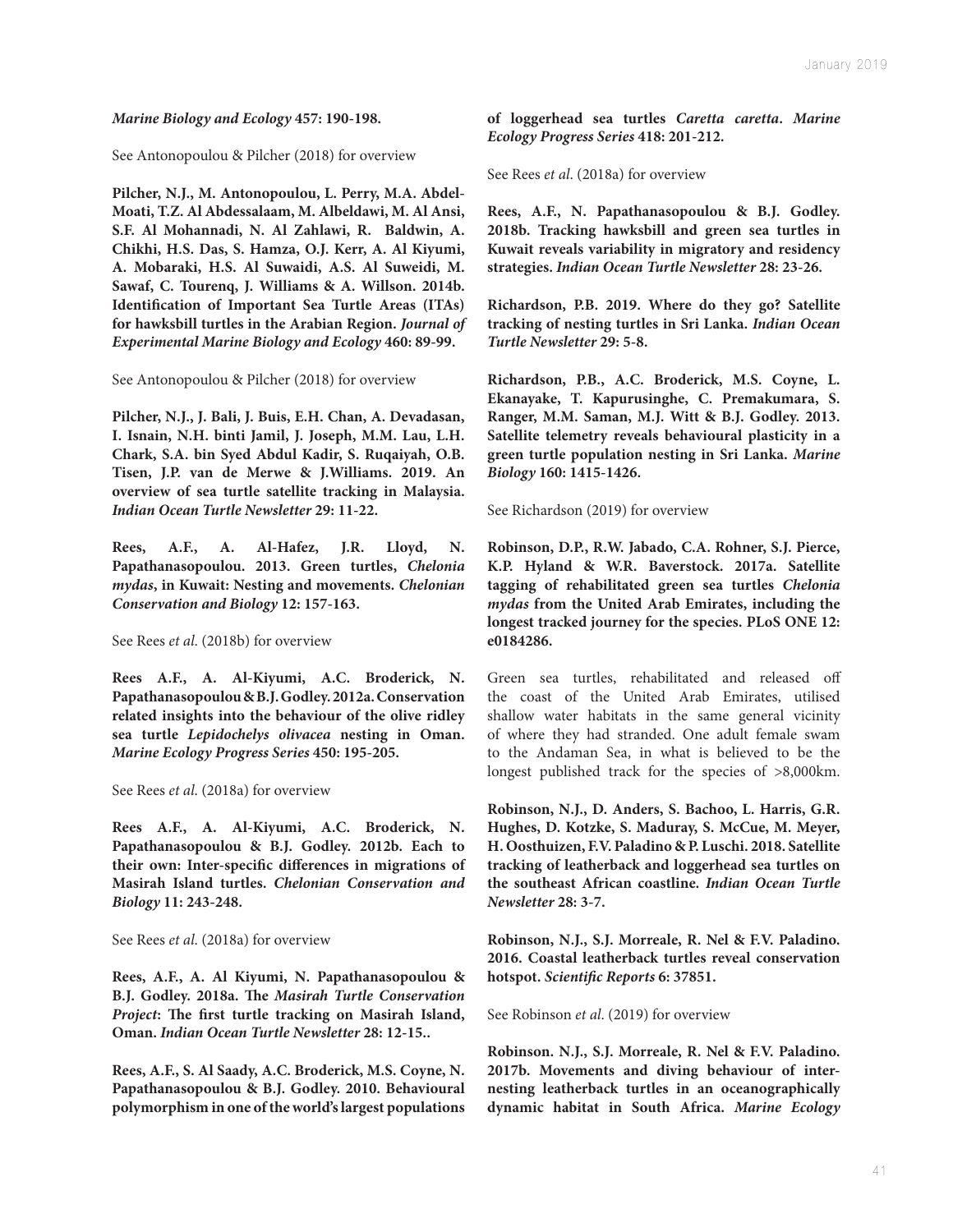## *Progress Series* **571: 221-232.**

See Robinson *et al*. (2019) for overview

**Sale, A., P. Luschi, R. Mencacci, P. Lambardi, G.R. Hughes, G.C. Hays, S. Benvenuti & F. Papi. 2006. Longterm monitoring of leatherback turtle diving behaviour during oceanic movements.** *Journal of Experimental Marine Biology and Ecology* **328: 197-210.**

See Robinson *et al*. (2018) for overview

**Sasimal, S.K. & R.C. Panigraphy. 2006. Influence of eddies on the migratory routes of the sea turtles in the Bay of Bengal.** *International Journal of Remote Sensing* **27: 3115-3122.**

This study examines the olive ridley turtle tracks originally described by Shanker *et al*. (2003) with reference to sea surface temperature, chlorophyll-*a* and mean sea level anomaly. Eddies were determined to influence the migration of olive ridley turtles in the western Bay of Bengal.

**Shanker, K., B.C. Choudhury, B. Pandav, B. Tripathy, C.S. Kar, S.K. Car. N.K. Gupta & J.G. Frazier. 2002. Tracking olive ridley turtles from Orissa. In:**  *Proceedings of the Twenty-Second Annual Symposium on Sea Turtle Biology and Conservation* **(comp. Seminoff, J.A.) NOAA Technical Memorandum NMFS-SEFSC-503. Pp. 50-51.**

Of four olive ridley turtles tracked from their *arribada* nesting beach south of Devi River mouth, three moved into waters off the coast of Orissa and Andhra Pradesh and one migrated south to Sri Lanka. End points for the turtles could not be confirmed, as the sudden stop in transmissions suggested fishery-related mortality. (See also Pandav & Choudhury, 2006.)

**Sivakumar, K., B.C. Choudhury & S.R.B. Dissanayake. 2010. Joint turtle conservation programme of Sri Lanka and India: Sea turtles of Sri Lanka, also breeds in India and Maldives.** *Wildlife (Journal of Department of Wildlife Conservation, Sri Lanka)* **2010: 18-24.**

See Richardson *et al*. (2019) for overview

**Sivakumar, K., B.C. Choudhury, R.S. Kumar, B. Tripathy, S.K. Behera, S. Behera, S. John & V.P. Ola. 2010. Application of satellite telemetry technique in sea turtle research in India. In:** *Telemetry in Wildlife Science* **(eds. Sivakumar, K. & B. Habib). ENVIS Bulletin: Wildlife and Protected Areas Vo. 13. Pp 139-**

## **144. Wildlife Institute of India: Dehradun, India.**

In their post-nesting migrations, 30 olive ridley turtles tagged in 2007 at the mass nesting beaches of Gahirmatha, Devi River mouth, Rushikulya used common migratory waters ~200-400km offshore. Turtles originally moved towards the Andaman Sea then shifted south towards Sri Lanka. All tags ceased transmission within 6mo, suggesting fishing-related mortality or tag malfunction or detachment. Reinforcing the tags with additional fibreglass in 2009 resulting in longer transmission times for 32 tagged animals, with the study ongoing at the time of publication. Sivakumar *et al*. (2010) also tracked four olive ridley turtles during their post-nesting migration from beaches in Sri Lanka west towards the Arabian Sea. (Some tracks reported by Sivakumar *et al*. (2010) may also be described in Behera *et al*. (2018).)

**Spring, S. & D. Pike. 1998. Tag recovery supports satellite tracking of a green turtle.** *Marine Turtle Newsletter* **82: 8.**

See Waayers *et al*. (2019) for overview

**Swaminathan, A., N. Namboothri & K. Shanker. 2019. Tracking leatherback turtles from Little Andaman Island.** *Indian Ocean Turtle Newsletter* **29: 8-10.**

**Thums, M., D. Waayers, Z. Huang, C. Pattiaratchi, J. Bernus & M. Meekan. 2017. Environmental predictors of foraging and transit behaviour in flatback turtles**  *Natator depressus***.** *Endangered Species Research* **32: 333-349.**

See Waayers *et al*. (2019) for overview

**Thums, M., J. Rossendell, M. Guinea & L.C. Ferreira. 2018. Horizontal and vertical movement behaviour of adult flatback turtles during the key phases of their life history and overlap with industrial development.**  *Marine Ecology Progress Series* **602: 237-253.**

See Waayers *et al*. (2019) for overview

**Tiwari, M., R. Baldwin, A.A. Kiyumi, M.S. Willson, A. Willson & E. Possardt. 2018. Satellite telemetry studies on nesting loggerhead turtles in Oman.** *Indian Ocean Turtle Newsletter* **28: 20-22.**

*Tucker, A.D., R. Baldwin, A. Willson, A. Al Kiyumi, S. Al Harthi, B. Schroeder, E. Possardt & B. Witherington. 2018.* **Revised clutch frequency estimates for Masirah Island loggerhead turtles** (*Caretta caretta*). *Herpetological Conservation and Biology* **13: 158-166.**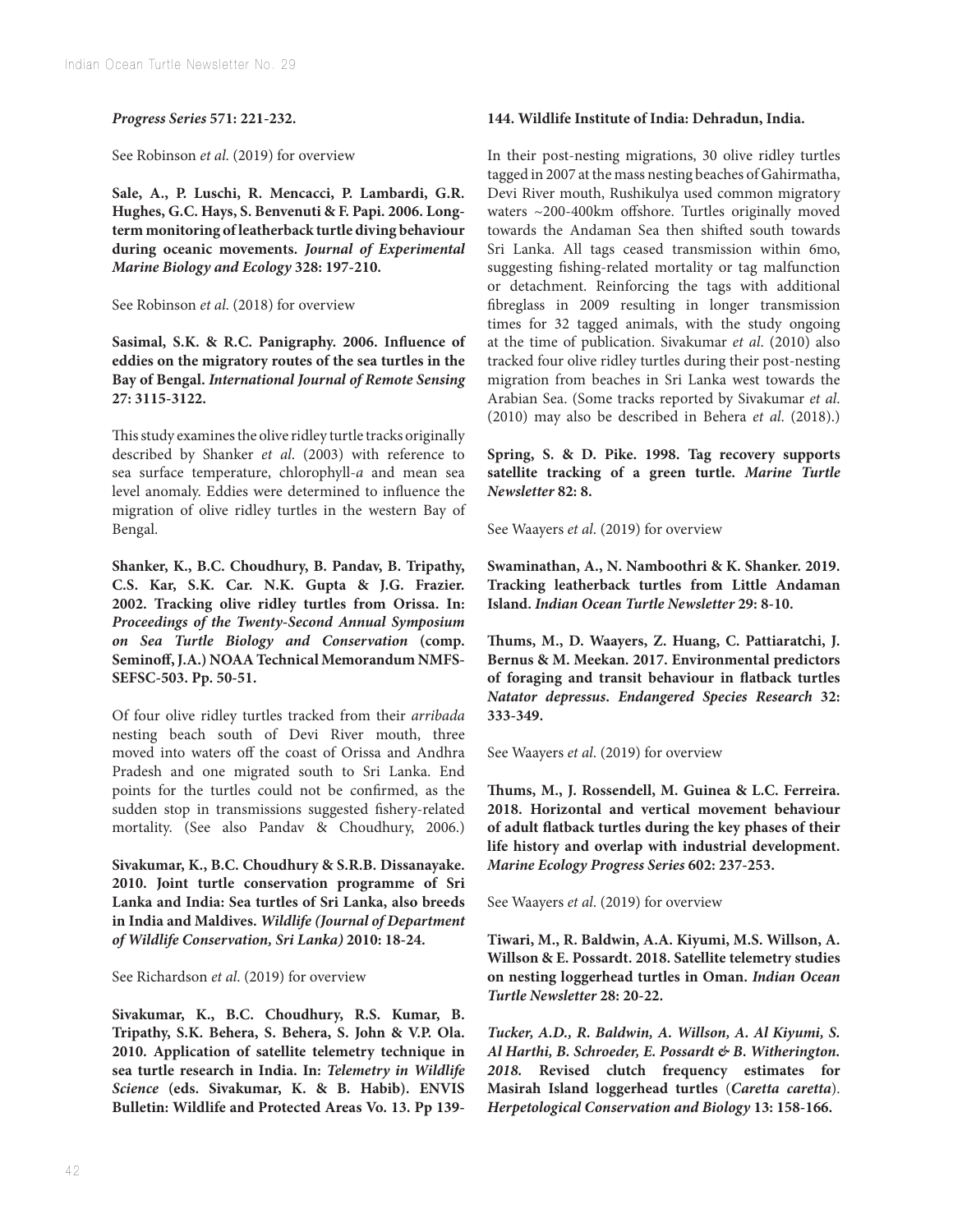See Tiwari *et al*. (2018) for overview

**van de Merwe, J.P., K. Ibrahim, Y.S. Lee & J.M. Whittier. 2009. Habitat use by green turtles (***Chelonia mydas***) nesting in Peninsular Malaysia: Local and regional conservation implications.** *Wildlife Research* **36: 637- 645.**

See Pilcher *et al*. (2019) for overview

**Waayers, D. 2014. Marine turtles. In:** *Ecological Studies of the Bonaparte Archipelago and Browse Basin* **(eds. Comrie-Greig, J. & L.J. Abdo). Pp 213-272. INPEX Operations Australia Pty Ltd, Perth WA, Australia.**

See Waayers *et al*. (2019) for overview

**Waayers, D. & J. Fitzpatrick. 2012. Genetic affiliations and key habitats of marine turtles in the Kimberley region, Western Australia. In:** *Proceedings of the First Western Australian Marine Turtle Symposium, 28-29th August 2012***. (eds. Prince, R., S. Whiting, H. Raudino, A. Vitenbergs & K.L. Pendoley). Science Division, Department of Parks and Wildlife, Perth WA, Australia. Pp 34-36.**

See Waayers *et al*. (2019) for overview

**Waayers, D., R. Mau, A. Mueller, J. Smith & L. Pet-Soede. 2015. A review of the spatial distribution of marine turtle nesting and foraging areas in Western Australia. In:** *Proceedings of the Second Australian and Second Western Australian Marine Turtle Symposia, Perth, 25-27 August 2014***. (eds. Whiting, S.D. & T. Tucker). Department of Environment and Conservation, Perth WA, Australia. Pp 83-86.**

See Waayers *et al*. (2019) for overview

**Waayers, D., L.M. Smith & B.E. Malseed. 2011. Internesting distribution of green** *Chelonia mydas* **and flatback** *Natator depressus* **turtles at the Lacepede Islands, Western Australia.** *Journal of the Royal Society of Western Australia* **94: 59-64.**

See Waayers *et al*. (2019) for overview

**Waayers, D., T. Tucker, S. Whiting, R. Groom, M. Vanderklift, R. Pillans, J. Rossendell, K. Pendoley, X. Hoenner, M. Thums, K. Dethmers, C.J. Limpus, A. Wirsing, C. McMahon, A. Strydom, P. Whittock, K. Howlett, D. Oades, G. McFarlane, T. Duke, M. Guinea, A. Whiting, M. Speirs, J. King, K. Hattingh, M. Heithaus, R. Mau & D. Holley. 2019. Satellite tracking**  **of marine turtles in the South-Eastern Indian Ocean. A review of deployments spanning 1990-2016.** *Indian Ocean Turtle Newsletter* **29: 23-37.**

**West, L. 2014. The first documented case of foraging ground philopatry in a female green turtle** *(Chelonia mydas)* **in Tanzania. African Turtle Newsletter 2: 34- 36.**

A green turtle was tracked for two consecutive nesting seasons from her nesting beach at Juani Island to foraging grounds adjacent to Buyuni, both in Tanzania. The short distance migration (5 days of travel) followed a similar path in both years, suggesting strong fidelity to both migratory route and feeding grounds. Prior to the tracking results, Buyuni had not been recognised as a foraging area for green sea turtles.

**Whiting, S.D. & A.U. Koch. 2006. Oceanic movement of a benthic foraging juvenile hawksbill turtle from the Cocos (Keeling) Islands.** *Marine Turtle Newsletter* **112: 15.**

See Waayers *et al*. (2019) for overview

**Whiting, S.D., S. Hartley, S. Lalara, D. White, T. Bara, C. Maminyamunja & L. Wurramarrba. 2006. Hawksbill turtle tracking as part of initial sea turtle research and conservation at Groote Eylandt, Northern Australia.**  *Marine Turtle Newsletter* **114: 14-15.**

See Waayers *et al*. (2019) for overview

**Whiting, S.D., J.L. Long & M. Coyne. 2007. Migration routes and foraging behaviour of olive ridley turtles** *Lepidochelys olivacea* **in northern Australia.**  *Endangered Species Research* **3: 1-9.**

See Waayers *et al*. (2019) for overview

**Whiting, S.D., W. Murray, I. Macrae, R. Thorn, M. Chongkin & A.U. Koch. 2008. Non-migratory breeding by isolated green sea turtles (***Chelonia mydas***) in the Indian Ocean: Biological and conservation implications.** *Die Naturwissenschaften* **95: 355-360.**

See Waayers *et al*. (2019) for overview

**Whiting, S.D., I. Macrae, W. Murray, R. Thorn, T. Flores, C. Joyson-Hicks & S. Hashim. 2010. Indian Ocean crossing by a juvenile hawksbill turtle.** *Marine Turtle Newsletter* **129: 16-17.**

See Waayers *et al*. (2019) for overview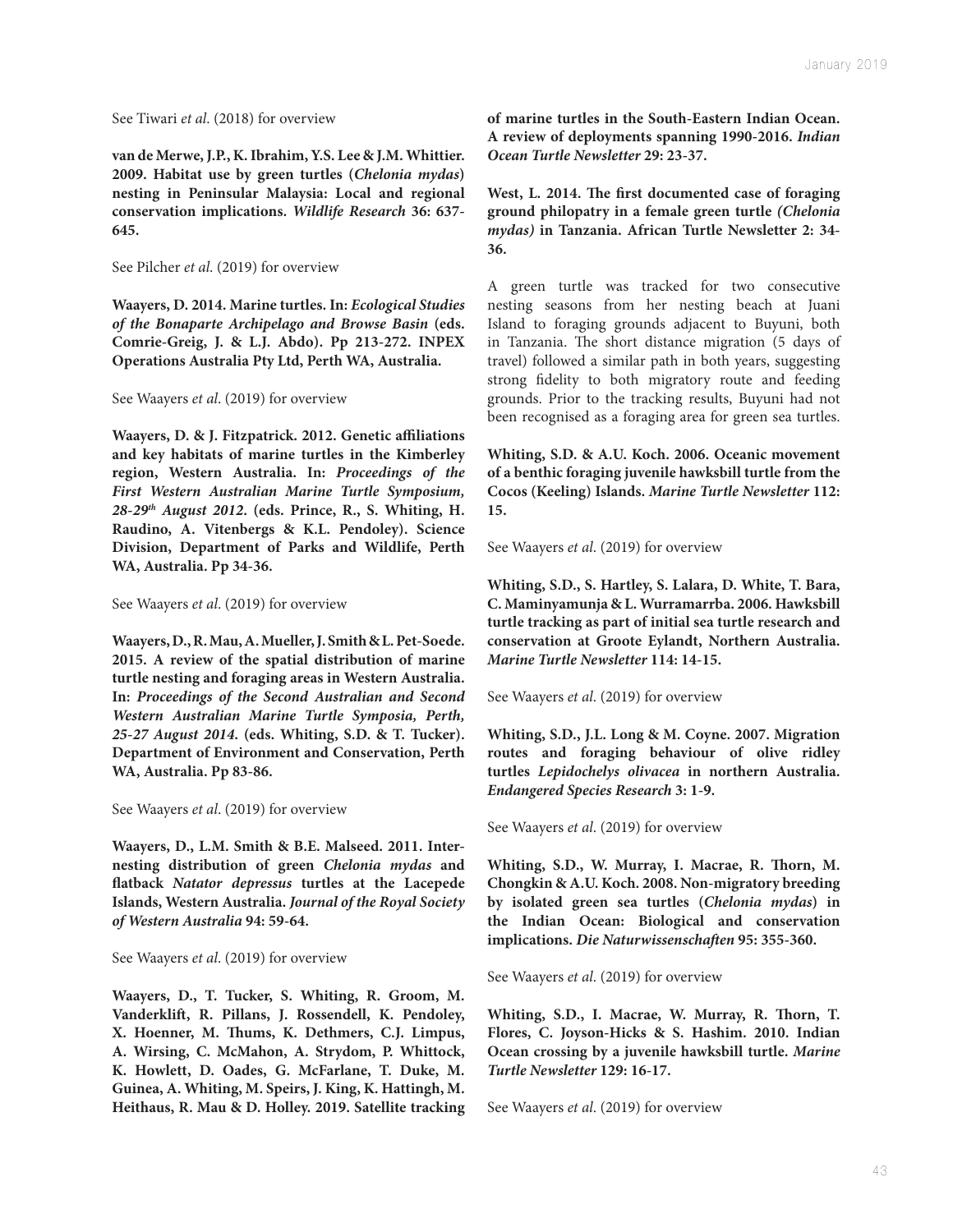**Whittock, P.A. & K.L. Pendoley. 2012. It starts with one: Delineation of foraging and mating habitats used by a flatback turtle in Western Australia. In:** *Proceedings of the First Western Australian Marine Turtle Symposium, 28-29th August 2012***. (eds. Prince, R., S. Whiting, H. Raudino, A. Vitenbergs & K.L. Pendoley). Science Division, Department of Parks and Wildlife, Perth WA, Australia. Pp 40.**

See Waayers *et al*. (2019) for overview

**Whittock, P.A., K.L. Pendoley & M. Hamann. 2014. Inter-nesting distribution of flatback turtles** *Natator depressus* **and industrial development in Western Australia.** *Endangered Species Research* **26: 25-38.**

See Waayers *et al*. (2019) for overview

**Whittock, P.A., K.L. Pendoley & M. Hamann. 2016a.** 

**Flexible foraging: Post-nesting flatback turtles on the Australian continental shelf.** *Journal of Experimental Marine Biology and Ecology* **477: 112-119.**

See Waayers *et al*. (2019) for overview

**Whittock, P.A., K.L. Pendoley & M. Hamann. 2016b. Using habitat suitability models in an industrial setting: The case for internesting flatback turtles.** *Ecosphere* **7: e01551.**

See Waayers *et al*. (2019) for overview

**Whittock, P.A., K.L. Pendoley, R. Larsen & M. Hamann. 2017. Effects of a dredging operation on the movement and dive behaviour of marine turtles during breeding.**  *Biological Conservation* **206: 190-200.**

See Waayers *et al*. (2019) for overview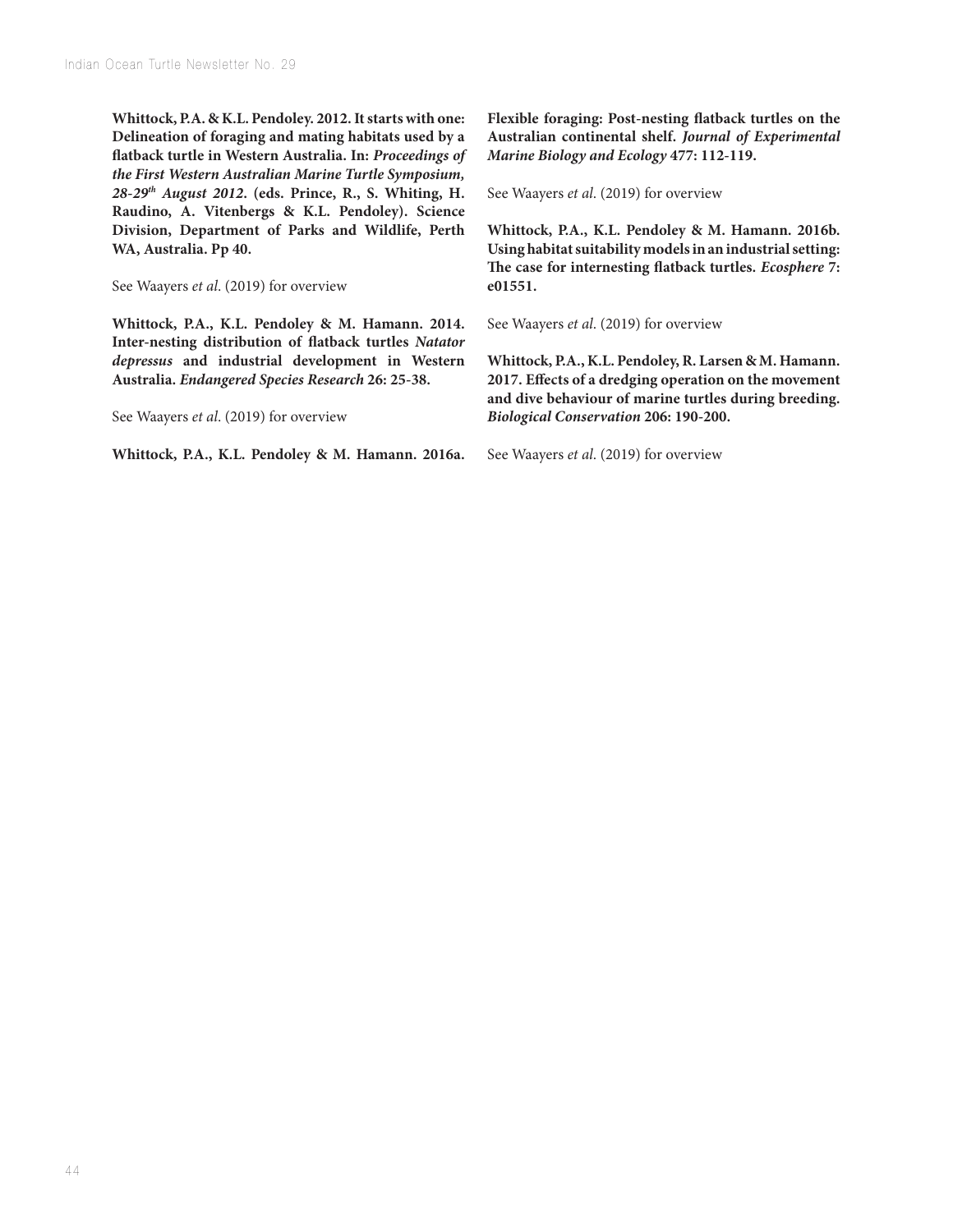| Species: Cc- <i>Caretta caretta</i> (loggerhead turtle); Cm- <i>Chelonia mydas</i> (green turtle); Dc- <i>Dermochelys coriacea</i> (leatherback turtle); Ei- <i>Eretmochelys imbricata</i> (hawksbill turtle); Nd- <i>Natator depressus</i> (flatback t<br>Table 1. Numbers of satellite transmitters applied during studies of sea turtles in the Indian Ocean and South East Asia.<br>Lepidochelys olivacea (olive ridley turtle) |                                            |                |          |                |   |                |   |                       |   |    |                         |                |   |                       |                       |                |          |                   |
|-------------------------------------------------------------------------------------------------------------------------------------------------------------------------------------------------------------------------------------------------------------------------------------------------------------------------------------------------------------------------------------------------------------------------------------|--------------------------------------------|----------------|----------|----------------|---|----------------|---|-----------------------|---|----|-------------------------|----------------|---|-----------------------|-----------------------|----------------|----------|-------------------|
| Life stage: PH- post-hatchling; J- juvenile; SA- sub-adult (male or female); A-M- adult (male); IP- foraging; A-F- adult (female); PrN- pre-nesting; IN- inter-nesting; PoN- post-nesting                                                                                                                                                                                                                                           |                                            |                |          |                |   |                |   |                       |   |    |                         |                |   |                       |                       |                |          |                   |
| Other: C- captive reared before tracking; R- rescued/rehabilitated before tracking; D- displaced for study purpose                                                                                                                                                                                                                                                                                                                  |                                            |                |          |                |   |                |   |                       |   |    |                         |                |   |                       |                       |                |          |                   |
|                                                                                                                                                                                                                                                                                                                                                                                                                                     |                                            |                |          | Species        |   |                |   |                       |   |    | Life Stage and Activity |                |   |                       |                       |                | Other    |                   |
|                                                                                                                                                                                                                                                                                                                                                                                                                                     |                                            | රි             | ලි<br>වි | å              | 靣 | $\overline{z}$ | ٩ | 폾                     | っ | SÁ | $A-M$                   |                |   | $4 -$                 |                       |                |          |                   |
| <b>Region/Citation</b>                                                                                                                                                                                                                                                                                                                                                                                                              | Country                                    |                |          |                |   |                |   |                       |   |    | щ                       | $\mathbf{a}$   | щ | ≧<br>PrN              |                       | P <sub>o</sub> | ≃<br>ပ   | $\mathbf{\Omega}$ |
| South West Indian<br>Ocean                                                                                                                                                                                                                                                                                                                                                                                                          |                                            |                |          |                |   |                |   |                       |   |    |                         |                |   |                       |                       |                |          |                   |
| Bourjea et al. (2015)                                                                                                                                                                                                                                                                                                                                                                                                               | Amirantes Islands                          |                |          |                |   |                |   |                       |   |    |                         |                |   |                       | $\times$              |                |          |                   |
| Christiansen et al.<br>(2017)                                                                                                                                                                                                                                                                                                                                                                                                       | Chagos Archipelago                         |                |          |                |   |                |   |                       |   |    |                         | $\times$       |   |                       |                       |                |          |                   |
| Dalleau et al. (2014)                                                                                                                                                                                                                                                                                                                                                                                                               | Reunion Island                             | $\frac{8}{10}$ |          |                |   |                |   | $\boldsymbol{\times}$ |   |    |                         |                |   |                       |                       |                |          |                   |
| Esteban et al. (2017)                                                                                                                                                                                                                                                                                                                                                                                                               | Chagos Archipelago                         |                | $\cong$  |                |   |                |   |                       |   |    |                         |                |   | $\boldsymbol{\times}$ |                       |                |          |                   |
| Esteban et al. (2018)                                                                                                                                                                                                                                                                                                                                                                                                               | Chagos Archipelago                         |                |          |                |   |                |   |                       |   |    |                         |                |   |                       | $\times$              |                |          |                   |
| Galli et al. (2012)                                                                                                                                                                                                                                                                                                                                                                                                                 | South Africa                               |                |          | 4              |   |                |   |                       |   |    |                         |                |   |                       | ×                     |                |          |                   |
| Garnier et al. (2012)                                                                                                                                                                                                                                                                                                                                                                                                               | Mozambique                                 |                |          |                |   |                |   |                       |   |    |                         | $\pmb{\times}$ |   | $\! \times$           | $\mathord{\times}$    |                |          |                   |
| Harris et al. (2015)                                                                                                                                                                                                                                                                                                                                                                                                                | South Africa                               |                |          |                |   |                |   |                       |   |    |                         |                |   | $\pmb{\times}$        |                       |                |          |                   |
| Harris et al. (2017)                                                                                                                                                                                                                                                                                                                                                                                                                | South Africa                               | $\infty$       |          | $\overline{4}$ |   |                |   |                       |   |    |                         |                |   |                       | $\pmb{\times}$        |                |          |                   |
| Hays et al. (2014)                                                                                                                                                                                                                                                                                                                                                                                                                  | Chagos Archipelago                         |                |          |                |   |                |   |                       |   |    |                         | $\pmb{\times}$ |   |                       | $\boldsymbol{\times}$ |                |          |                   |
| Hughes et al. (1998)                                                                                                                                                                                                                                                                                                                                                                                                                | South Africa                               |                |          |                |   |                |   |                       |   |    |                         |                |   |                       | $\pmb{\times}$        |                |          |                   |
| Lambardi et al. (2008)                                                                                                                                                                                                                                                                                                                                                                                                              | South Africa                               |                |          |                |   |                |   |                       |   |    |                         |                |   |                       | $\pmb{\times}$        |                |          |                   |
| Luschi et al. (2003a)                                                                                                                                                                                                                                                                                                                                                                                                               | South Africa                               | 5              |          |                |   |                |   |                       |   |    |                         |                |   |                       | $\boldsymbol{\times}$ |                |          | $\pmb{\times}$    |
| Luschi et al. (2003b)                                                                                                                                                                                                                                                                                                                                                                                                               | South Africa                               |                |          | S              |   |                |   |                       |   |    |                         |                |   |                       | $\times$              |                |          |                   |
| Papi et al. (1997)                                                                                                                                                                                                                                                                                                                                                                                                                  | South Africa                               | 5              |          |                |   |                |   |                       |   |    |                         |                |   |                       | $\times$              |                |          | $\times$          |
| Pelletier et al. (2003)                                                                                                                                                                                                                                                                                                                                                                                                             | Tromelin & Moheli Is<br>Reunion, Glorioso, |                |          |                |   |                |   | $\times$              |   |    |                         | $\times$       |   |                       |                       | $\times$       | $\times$ |                   |
| Robinson et al. (2016)                                                                                                                                                                                                                                                                                                                                                                                                              | South Africa                               |                |          | $\frac{6}{1}$  |   |                |   |                       |   |    |                         |                |   |                       | $\pmb{\times}$        |                |          |                   |
| Robinson et al. (2017b)                                                                                                                                                                                                                                                                                                                                                                                                             | South Africa                               |                |          | $\supseteq$    |   |                |   |                       |   |    |                         |                |   | $\boldsymbol{\times}$ |                       |                |          |                   |
| Sale et al. (2006)                                                                                                                                                                                                                                                                                                                                                                                                                  | South Africa                               |                |          | 4              |   |                |   |                       |   |    |                         |                |   |                       | $\boldsymbol{\times}$ |                |          |                   |
| West et al. (2014)                                                                                                                                                                                                                                                                                                                                                                                                                  | Tanzania                                   |                |          |                |   |                |   |                       |   |    |                         | $\pmb{\times}$ |   | $\! \times$           | $\times$              |                |          |                   |

January 2019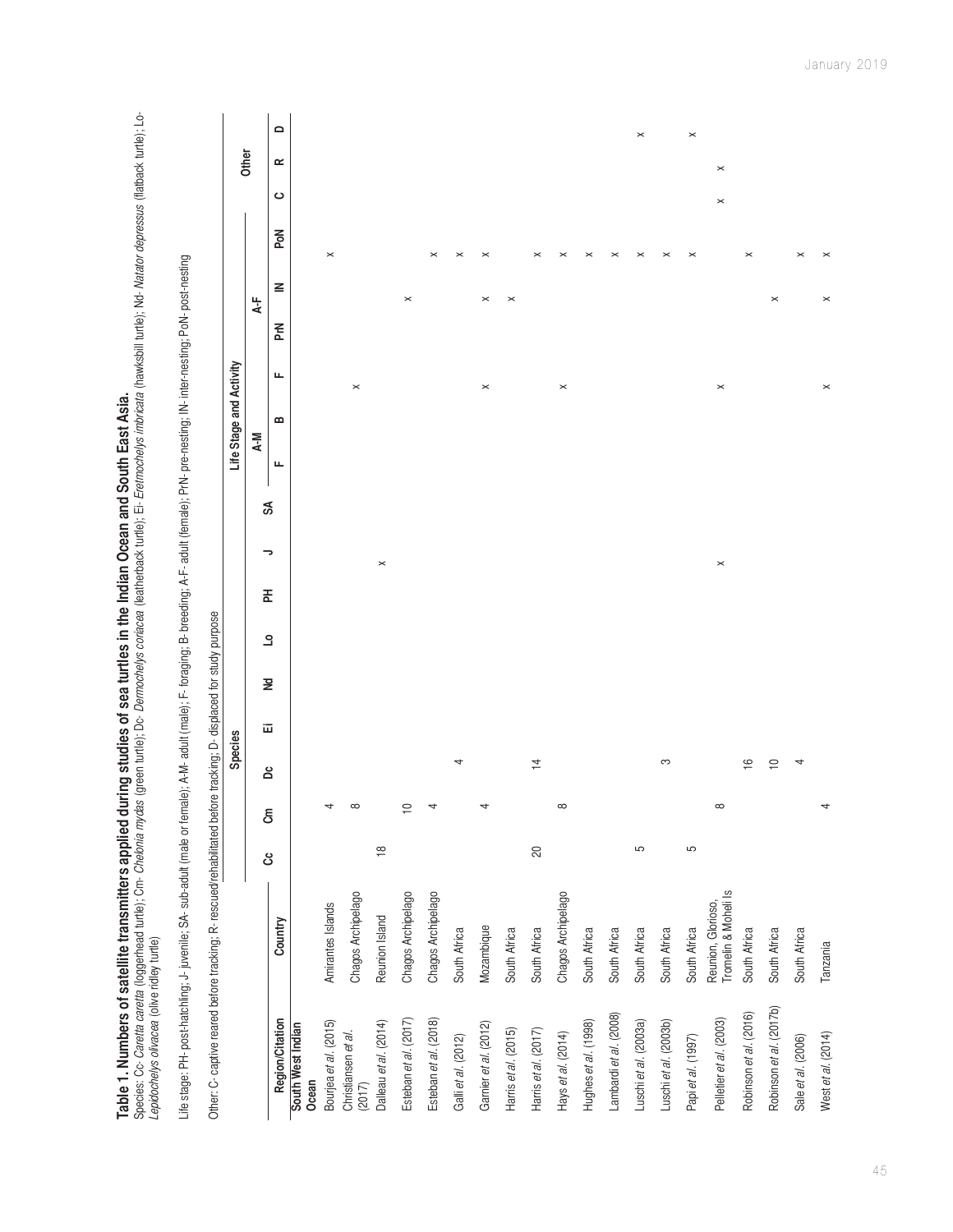|                                                          |                                 |             |               |                          |             |             | Table 1 cont.           |   |   |                |                         |                       |                |                       |                                   |   |                        |  |
|----------------------------------------------------------|---------------------------------|-------------|---------------|--------------------------|-------------|-------------|-------------------------|---|---|----------------|-------------------------|-----------------------|----------------|-----------------------|-----------------------------------|---|------------------------|--|
|                                                          |                                 |             |               | Species                  |             |             |                         |   |   |                | Life Stage and Activity |                       |                |                       |                                   |   | Other                  |  |
|                                                          |                                 |             |               |                          | 囸           |             |                         |   |   | SÁ             | $A-N$                   |                       |                | $A - F$               |                                   |   |                        |  |
| Region/Citation                                          | Country                         | ය           | සි            | å                        |             | $\tilde{z}$ | $\overline{\mathsf{C}}$ | Ŧ | っ |                | $\bf{m}$<br>щ           | щ                     | <b>PrN</b>     | $\leq$                | Nod                               | ပ | $\mathbf{\Omega}$<br>≃ |  |
| North West Indian<br>Ocean                               |                                 |             |               |                          |             |             |                         |   |   |                |                         |                       |                |                       |                                   |   |                        |  |
| Attum et al. (2018)                                      | Egypt                           |             | 4             |                          |             |             |                         |   |   |                |                         |                       |                | $\pmb{\times}$        | $\times$                          |   |                        |  |
| Pilcher et al. (2014b)                                   | Iran                            |             |               |                          | $\supseteq$ |             |                         |   |   |                |                         | $\boldsymbol{\times}$ | $\pmb{\times}$ | $\boldsymbol{\times}$ | $\times$                          |   |                        |  |
| Pilcher et al. (2014b)                                   | Oman                            |             |               |                          | 25          |             |                         |   |   |                |                         | $\times$              | $\times$       | $\times$              | $\times$                          |   |                        |  |
| Pilcher et al. (2014b)                                   | Qatar                           |             |               |                          | 27          |             |                         |   |   |                |                         | $\times$              | $\pmb{\times}$ | $\times$              | $\times$                          |   |                        |  |
| Pilcher et al. (2014b)                                   | UAE                             |             |               |                          | 28          |             |                         |   |   |                |                         | $\times$              | $\times$       | $\pmb{\times}$        | $\mathord{\times}$                |   |                        |  |
| Rees et al. (2010)                                       | Oman                            | $\supseteq$ |               |                          |             |             |                         |   |   |                |                         |                       |                | $\boldsymbol{\times}$ | $\times$                          |   |                        |  |
| Rees et al. (2012a)                                      | Oman                            |             |               |                          |             |             | $\infty$                |   |   |                |                         | $\! \times$           |                | $\pmb{\times}$        | $\pmb{\times}$                    |   |                        |  |
| Rees et al. (2012b)                                      | Oman                            |             | $\sim$        |                          |             |             |                         |   |   |                |                         |                       |                |                       | $\pmb{\times}$                    |   |                        |  |
| Rees et al. (2013)                                       | Kuwait                          |             | S             |                          |             |             |                         |   |   |                |                         | ×                     |                | $\pmb{\times}$        | $\times$                          |   |                        |  |
| Rees et al. (2018)                                       | Kuwait                          |             | 4             |                          |             |             |                         |   |   |                |                         | $\times$              |                |                       |                                   |   | $\boldsymbol{\times}$  |  |
| Robinson et al. (2017a)                                  | UAE                             |             | $\infty$      |                          |             |             |                         |   |   | $\pmb{\times}$ |                         | $\times$              |                |                       |                                   |   | $\pmb{\times}$         |  |
| Tucker et al. (2018)                                     | Oman                            | 34          |               |                          |             |             |                         |   |   |                |                         |                       |                | $\pmb{\times}$        |                                   |   |                        |  |
| South Asia                                               |                                 |             |               |                          |             |             |                         |   |   |                |                         |                       |                |                       |                                   |   |                        |  |
| Behera et al. (2018)                                     | India                           |             |               |                          |             |             | $\overline{4}$          |   |   |                | $\pmb{\times}$          |                       |                |                       | $\times$                          |   |                        |  |
| Khan (2013)                                              | Pakistan                        |             | $\frac{5}{2}$ |                          |             |             |                         |   |   |                |                         |                       |                |                       | $\mathord{\times}$                |   |                        |  |
| Namboothri et al. (2012)<br>Pandav & Choudhury<br>(2006) | Archipelago<br>Andaman<br>India |             |               | $\overline{\phantom{0}}$ |             |             | 4                       |   |   |                |                         |                       |                | $\times$              | $\boldsymbol{\times}$<br>$\times$ |   |                        |  |
| Richardson et al. (2013)                                 | Sri Lanka                       |             | $\circ$       |                          |             |             |                         |   |   |                |                         | $\pmb{\times}$        |                | $\pmb{\times}$        | $\boldsymbol{\times}$             |   |                        |  |
| Sivakumar et al. (2010)                                  | India                           |             |               |                          |             |             | 8                       |   |   |                |                         |                       |                |                       | $\boldsymbol{\times}$             |   |                        |  |
| Sivakumar et al. (2010)                                  | Sri Lanka                       |             |               |                          |             |             | 4                       |   |   |                |                         |                       |                |                       | $\pmb{\times}$                    |   |                        |  |
| Swaminathan <i>et al.</i><br>(2019)                      | Andaman<br>Archipelago          |             |               | S                        |             |             |                         |   |   |                |                         |                       |                | $\pmb{\times}$        | $\! \times$                       |   |                        |  |